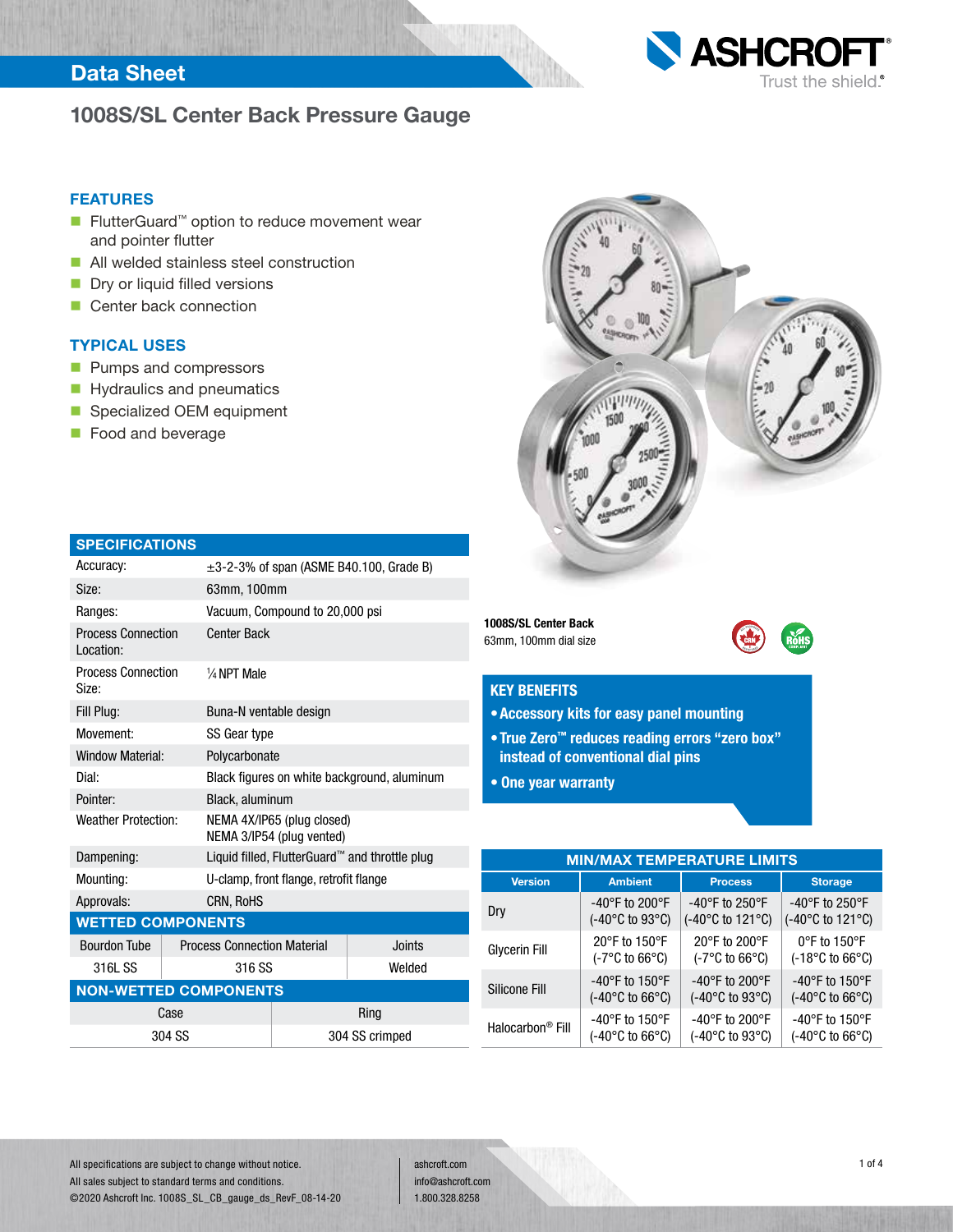## Data Sheet



# 1008S/SL Center Back Pressure Gauge

| <b>ORDERING CODE</b>                                                                                                                               | Example: | 63 | 1008 | S |   | 02 | C | <b>XUC</b> | 100# |
|----------------------------------------------------------------------------------------------------------------------------------------------------|----------|----|------|---|---|----|---|------------|------|
| <b>Dial Sizes</b>                                                                                                                                  |          |    |      |   |   |    |   |            |      |
| 63 - 63mm (2½″)                                                                                                                                    |          | 63 |      |   |   |    |   |            |      |
| 10 - 100mm $(3\frac{1}{2})$                                                                                                                        |          |    |      |   |   |    |   |            |      |
| <b>Model Code</b>                                                                                                                                  |          |    |      |   |   |    |   |            |      |
| 1008 - 304 SS case                                                                                                                                 |          |    | 1008 |   |   |    |   |            |      |
| <b>System</b>                                                                                                                                      |          |    |      |   |   |    |   |            |      |
| S - 316 SS tube/316 SS process connection                                                                                                          |          |    |      | S |   |    |   |            |      |
| <b>Case Fill</b>                                                                                                                                   |          |    |      |   |   |    |   |            |      |
| Blank - Dry gauge                                                                                                                                  |          |    |      |   |   |    |   |            |      |
| L - Liquid fill (glycerin)                                                                                                                         |          |    |      |   | L |    |   |            |      |
| <b>Process Connection Size</b>                                                                                                                     |          |    |      |   |   |    |   |            |      |
| 01 - $\frac{1}{8}$ NPT Male (63mm only)                                                                                                            |          |    |      |   |   |    |   |            |      |
| 02 - 1/4 NPT Male                                                                                                                                  |          |    |      |   |   | 02 |   |            |      |
| RW - SAE 4 1/16"-20 Straight thread with washer and O-ring (63mm only)                                                                             |          |    |      |   |   |    |   |            |      |
| <b>Process Connection Location</b>                                                                                                                 |          |    |      |   |   |    |   |            |      |
| C - Center back                                                                                                                                    |          |    |      |   |   |    | C |            |      |
| Options (If choosing an option(s) must include an "X")                                                                                             |          |    |      |   |   |    |   | X.         |      |
| <b>Dampening</b>                                                                                                                                   |          |    |      |   |   |    |   |            |      |
| ZY - FlutterGuard™                                                                                                                                 |          |    |      |   |   |    |   |            |      |
| GV - Silicone filled                                                                                                                               |          |    |      |   |   |    |   |            |      |
| TU - Stainless steel throttle plug (0.013" orifice) standard on liquid filled and flutter guard 30 psi and above; on dry gauges 1000 psi and above |          |    |      |   |   |    |   |            |      |
| <b>Mounting</b>                                                                                                                                    |          |    |      |   |   |    |   |            |      |
| UC - U-clamp mounting                                                                                                                              |          |    |      |   |   |    |   |            |      |
| FF - Front flange                                                                                                                                  |          |    |      |   |   |    |   |            |      |
| RF - Retrofit flange                                                                                                                               |          |    |      |   |   |    |   |            |      |
| Case                                                                                                                                               |          |    |      |   |   |    |   |            |      |
| LJ - Liquid fillable dry case (throttle plug supplied as standard)                                                                                 |          |    |      |   |   |    |   |            |      |
| <b>Test and Calibration</b>                                                                                                                        |          |    |      |   |   |    |   |            |      |
| 6B - Cleaned for oxygen service (dry gauges only)                                                                                                  |          |    |      |   |   |    |   |            |      |
| C4 - Individual certified calibration chart                                                                                                        |          |    |      |   |   |    |   |            |      |
| <b>Other</b>                                                                                                                                       |          |    |      |   |   |    |   |            |      |
| AN - 1% accuracy                                                                                                                                   |          |    |      |   |   |    |   |            |      |
| NH - Stainless steel tag                                                                                                                           |          |    |      |   |   |    |   |            |      |
| NN - Paper tag                                                                                                                                     |          |    |      |   |   |    |   |            |      |
| Range (See range table on page 3 for all standard ranges)                                                                                          |          |    |      |   |   |    |   |            |      |
| <b>Single Scales</b>                                                                                                                               |          |    |      |   |   |    |   |            |      |
| 100# - 100 psi                                                                                                                                     |          |    |      |   |   |    |   |            | 100# |

ashcroft.com info@ashcroft.com 1.800.328.8258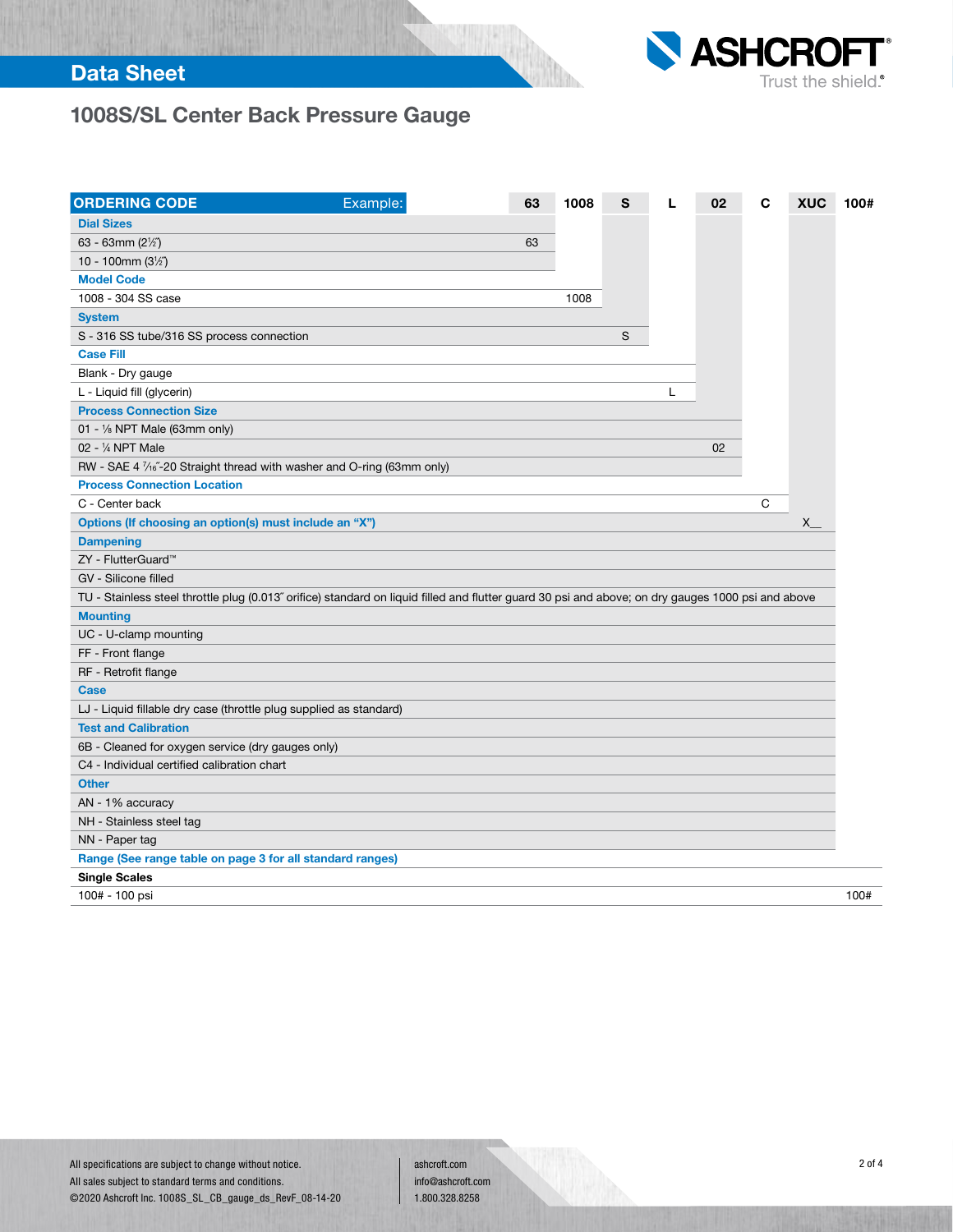

|                   | <b>SINGLE SCALE</b>       |                          |                          |                          |                          | <b>NOTES</b> |
|-------------------|---------------------------|--------------------------|--------------------------|--------------------------|--------------------------|--------------|
|                   | psi                       | bar                      | kPa                      | Mpa                      | kg/cm2                   |              |
| Vacuum            | 30IMV                     | N1BR                     | N100KP                   | NO.1MP                   | N1KG                     |              |
|                   | $\sim$ $ \sim$            | N1/0.6BR                 | N100/60KP                | NO.1/0.6MP               | N1/0.6KG                 |              |
|                   | 30IMV&15#                 | $\sim 100$               | $\sim$ $-$               | $\sim 100$               | $\sim 100$               |              |
|                   | $\sim 10^{-10}$ m $^{-1}$ | N1/1.5BR                 | N100/150KP               | NO.1/15MP                | N1/1.5KG                 |              |
|                   | 30IMV&30#                 | $\sim$                   | $\sim$                   | $\sim 100$               | $\sim 100$               |              |
|                   |                           |                          |                          |                          |                          |              |
|                   |                           | N1/3BR                   | N100/300KP               | NO.1/3MP                 | N1/3KG                   |              |
| Compound          | 30IMV&60#                 | $\sim 100$ km s $^{-1}$  | $\Delta \sim 10^4$       | $\sim 100$ km s $^{-1}$  | $\sim 100$               |              |
|                   | $\sim$                    | N1/5BR                   | N100/&500KP              | NO.1/5MP                 | N1/5KG                   |              |
|                   |                           | $\blacksquare$           | $\overline{\phantom{a}}$ | $\overline{\phantom{a}}$ | $\blacksquare$           |              |
|                   | 30IMV&100#                |                          |                          |                          |                          |              |
|                   | 30IMV&150#                | -                        | -                        | -                        | $\overline{\phantom{a}}$ |              |
|                   | 30IMV&300#                | $\sim$                   | $\sim 100$               | $\sim 100$               | $\sim$                   |              |
|                   |                           | N1/9BR                   | N100/900KP               | NO.1/9MP                 | N1/9KG                   |              |
|                   | 15#                       | 1BR                      | 100KP                    | 0.1MP                    | 1KG                      |              |
|                   | $\sim$                    | 1.6BR                    | 160KP                    | 0.16MP                   | 1.6 <sub>K</sub> G       |              |
|                   | 30#                       | $\sigma_{\rm{max}}$      | $\sigma_{\rm{max}}$      | $\sigma_{\rm{eff}}$      | $\sim$                   |              |
|                   | $\sim$                    | 2.5BR                    | 250KP                    | 0.25MP                   | 2.5KG                    |              |
|                   | 60#                       | 4BR                      | 400KP                    | 0.4MP                    | 4KG                      |              |
|                   | $\sim$                    | 6BR                      | 600KP                    | 0.6MP                    | 6KG                      |              |
|                   |                           |                          |                          |                          |                          |              |
|                   | 100#                      | $\sim$                   | $\sim 10^{-1}$           | $\sim$                   | $\sim$                   |              |
|                   |                           | 10BR                     | 1000KP                   | 1MP                      | 10KG                     |              |
|                   | 160#                      | $\sim$                   | $\sigma_{\rm{max}}$      | $\sim 100$               | $\sim$                   |              |
|                   | 200#                      | $\sim$                   | $\sim 10$                | $\sim$                   | $\sim$                   |              |
|                   | $\sim$ $-$                | <b>16BR</b>              | 1600KP                   | 1.6MP                    | 16KG                     |              |
|                   | 300#                      | $\sim$                   | $\sim 100$               | $\sim$ $ \sim$           | $\sim$ $-$               |              |
| Positive Pressure | $\sim$                    | 25BR                     | 2500KP                   | 2.5MP                    | 25KG                     |              |
|                   | 400#                      | $\omega_{\rm{eff}}$      | $\sim 100$               | $\sim$ $-$               | $\sim$                   |              |
|                   | 600#                      | 40BR                     | 4000KP                   | 4MP                      | 40KG                     |              |
|                   | 800#                      | $\sim$                   | $\sim$                   | $\sim$                   | $\sim$                   |              |
|                   | $\sim$                    | 60BR                     | 6000KP                   | 6MP                      | 60KG                     |              |
|                   | 1000#                     | $\overline{\phantom{a}}$ |                          | $\overline{\phantom{a}}$ |                          |              |
|                   |                           |                          |                          |                          |                          |              |
|                   | 1500#                     | 100BR                    | 10,000KP                 | 10MP                     | 100KG                    |              |
|                   | 2000#                     | $\blacksquare$           | $\sim$                   | $\sim$                   | $\blacksquare$           |              |
|                   | $\sim$                    | 160BR                    | 16,000KP                 | 16MP                     | 160KG                    |              |
|                   | 3000#                     | $\sim$                   | $\blacksquare$           | $\sim$                   | $\omega_{\rm{eff}}$      |              |
|                   | $\sim$                    | 250BR                    | 25,000KP                 | 25MP                     | 250KG                    |              |
|                   | 4000#                     | $\omega$                 | $\sim$                   | $\Box$                   | $\omega_{\rm c}$         |              |
|                   | 5000#                     | $\omega_{\rm c}$         | $\overline{\phantom{a}}$ | $\overline{\phantom{a}}$ | $\sim$                   |              |
|                   | 6000#                     | 400BR                    | 40,000KP                 | 40MP                     | 400KG                    |              |
|                   | $\sim$                    | 600BR                    | 60,000KP                 | 60MP                     | 600KG                    |              |
|                   | 8000#                     | $\sim$                   | $\sim$                   | $\blacksquare$           | $\blacksquare$           |              |
|                   | 10,000#                   | $\omega_{\rm c}$         | $\mathbb{Z}^2$           | $\omega_{\rm c}$         | $\blacksquare$           |              |
|                   | 15,000#                   | 1000BR                   | 100,000KP                | 100MP                    | 1,000KG                  |              |
|                   |                           |                          |                          |                          |                          |              |

ashcroft.com info@ashcroft.com

1.800.328.8258